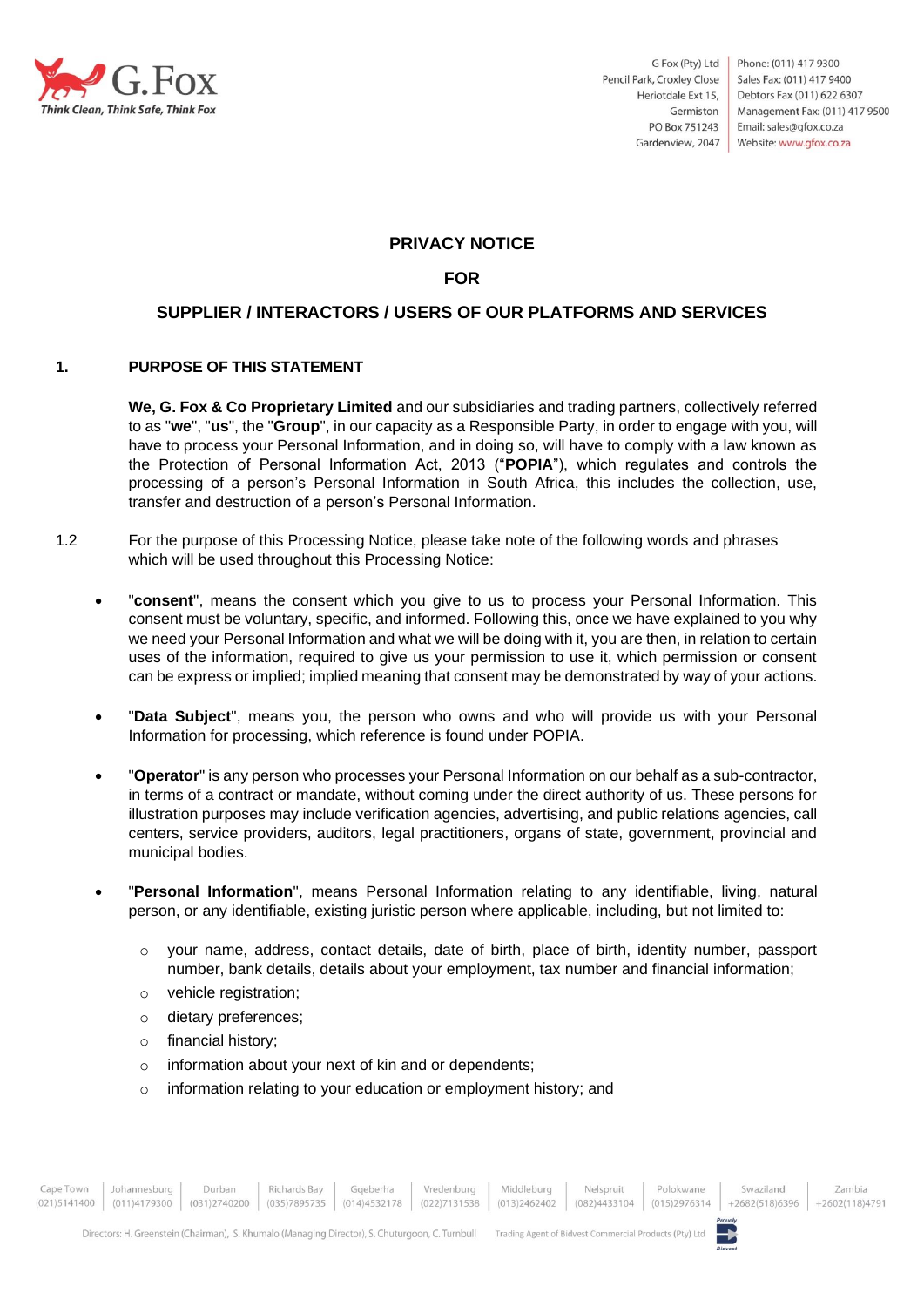

Phone: (011) 417 9300 Sales Fax: (011) 417 9400 Debtors Fax (011) 622 6307 Management Fax: (011) 417 9500 Email: sales@gfox.co.za Website: www.gfox.co.za

- o "**Special Personal Information**" including race, gender, pregnancy, national, ethnic, or social origin, colour, physical or mental health, disability, criminal history, including offences committed or alleged to have been committed, membership of a trade union and biometric information, such as images, fingerprints and voiceprints, blood typing, DNA analysis, retinal scanning, and voice recognition.
- "**processing**" / "**process**" or "**processed**", means in relation to Personal Information, the collection, receipt, recording, collation, storage, updating or modification, retrieval, alteration, consultation or use; dissemination by means of transmission, distribution or making available in any other form; merging, linking, as well as restriction, degradation, erasure or destruction of information; or sharing with, transfer and further processing, including physical, manual and automatic means. This is a wide definition and therefore includes all types of usage of your Personal Information by us including the initial processing when we first collect your Personal Information and any further and ongoing processing.
- "**Responsible Party**"**,** means us, the person who is processing your Personal Information.
- "**you**" means you, the Data Subject under POPIA, who will be providing us, the Responsible Party with your Personal Information, for processing.
- 1.3 In terms of POPIA, where a person processes another's Personal Information, such processing must be done in a lawful, legitimate, and responsible manner and in accordance with the provisions, principles and conditions set out under POPIA.
- 1.4 In order to comply with POPIA, a person processing another's Personal Information must:
- 1.4.1 provide the Data Subject or owner of the Personal Information with several details pertaining to the processing of the Personal Information, before such information is processed; and
- 1.4.2 get permission or consent, explicitly or implied, from the Data Subject, to process the Per sonal

Information, unless such processing:

- $\circ$  is necessary to carry out actions for the conclusion or performance of a contract to which the owner / Data Subject of the Personal Information is a party;
- o is required to comply with an obligation imposed by law;
- $\circ$  is for a legitimate purpose or is necessary to protect the legitimate interest(s) and / or for pursuing the legitimate interests of i) the owner / Data Subject of the Personal Information; ii) the person processing the Personal Information; or iii) that of a third party to whom the Personal Information is supplied; or
- $\circ$  is necessary for the proper performance of a public law duty by a public body or on behalf of a public body.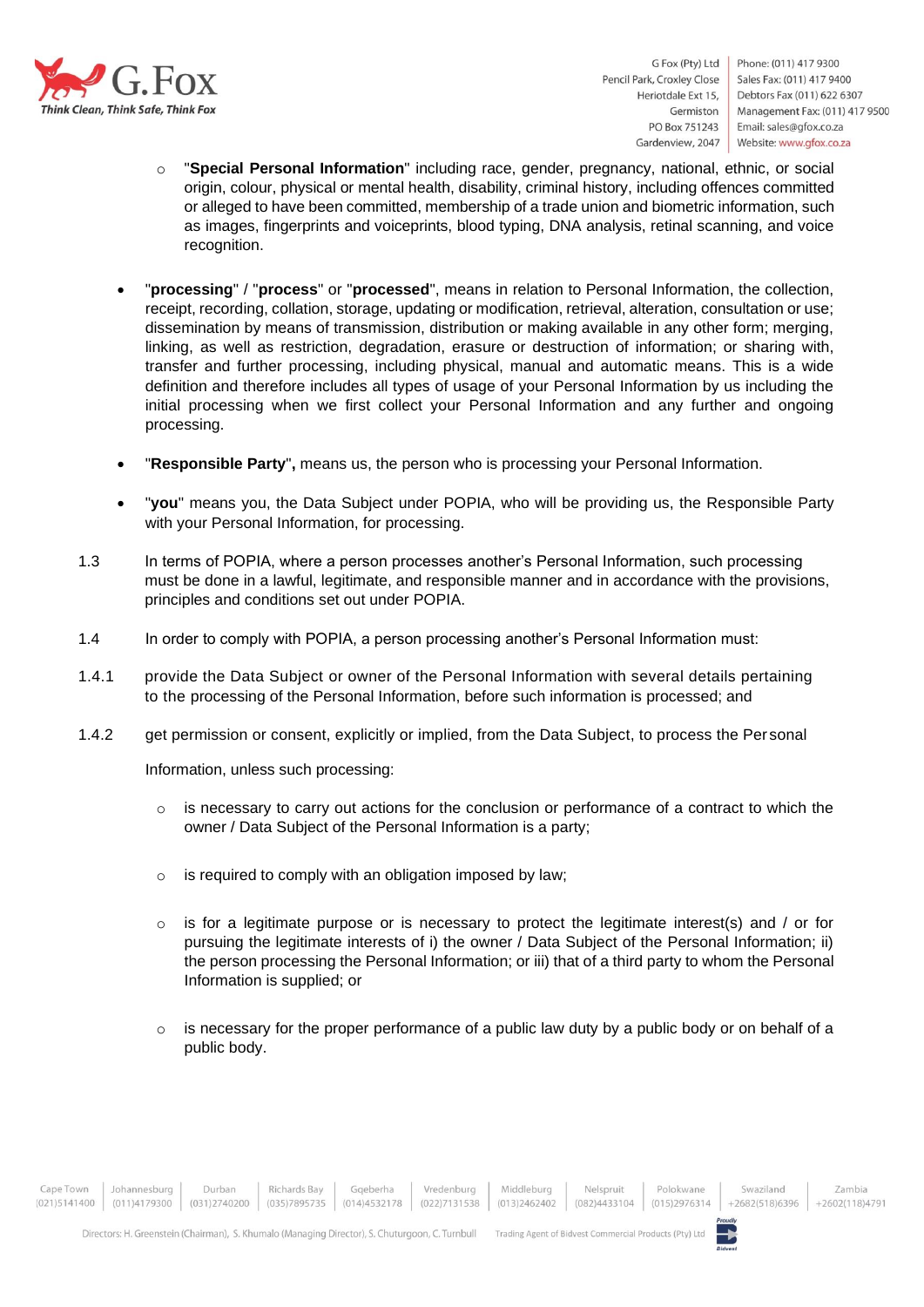

1.5 In accordance with the requirements of POPIA, and because your privacy and trust are important to us, we set out below how we collect, use, share and otherwise process your Personal Information and the reasons why we need to use and process your Personal Information.

#### **2. APPLICATION**

- 2.1 This Privacy Statement applies to the following persons:
- 2.1.1 **Interactors:** persons who interact with us, physically or via email or via our websites, applications, mobile applications, or social media portals or platforms, or who come onto our sites and / or who enter our offices or facilities.
- 2.1.2 **Users of our Sites:** persons who use our websites, applications, mobile applications, or social media portals or platforms whether to find out more about us, to make enquiries about us, or our products or services or where persons want to do business with us be it providing or selling to us or receiving or buying from us, certain goods, and services, etc.
- 2.1.3 **Customers and Clients**: persons who want to purchase our products and / or who receive marketing communications and / or who communicate with us physically or via email or via our websites, applications, mobile applications, or social media portals or platforms, and / or who come onto our sites, facilities and / or who enter our offices.
- 2.1.4 **Contractors, Vendors and Service Providers:** persons who want to provide us with goods, and services, or who we provide goods and services to, including consultancy and infrastructure related services and who we interact and communicate with, either physically or via email or via our websites, applications, mobile applications, or social media portals or platforms, and / or who come onto our sites, facilities and / or who enter our offices.
- 2.1.5 **Regulators and Public Bodies:** persons whom we engage with to discharge legal duty obligations, including SARS, the Information Regulator, National Treasury, Department of Labour, the Financial Sector Conduct Authority.
- 2.1.6 **Business Partners:** whether in their capacity as operators or not, who provide services, goods and other benefits to us, our employees or to our customers, clients, and service providers, such as administrators, app/site developers and operators, financial service providers, advertising, and marketing or PR agencies.

# **3. PURPOSE FOR PROCESSING YOUR PERSONAL INFORMATION**

- 3.1 Your personal information will be processed by us for the following purposes:
	- **Due diligence purposes (legitimate purpose):** To carry out a due diligence before we decide to engage or interact with you or to do business with you, including obtaining and verifying your credentials, including your business details, credit and financial status and history, tax status, B-BBEE status, and or any performance or vendor related history.
	- **Contract purposes**: To investigate whether we are able or willing to conclude a contract with you based on the findings of any due diligence detailed above, and if the assessment is in order, to conclude a contract with you.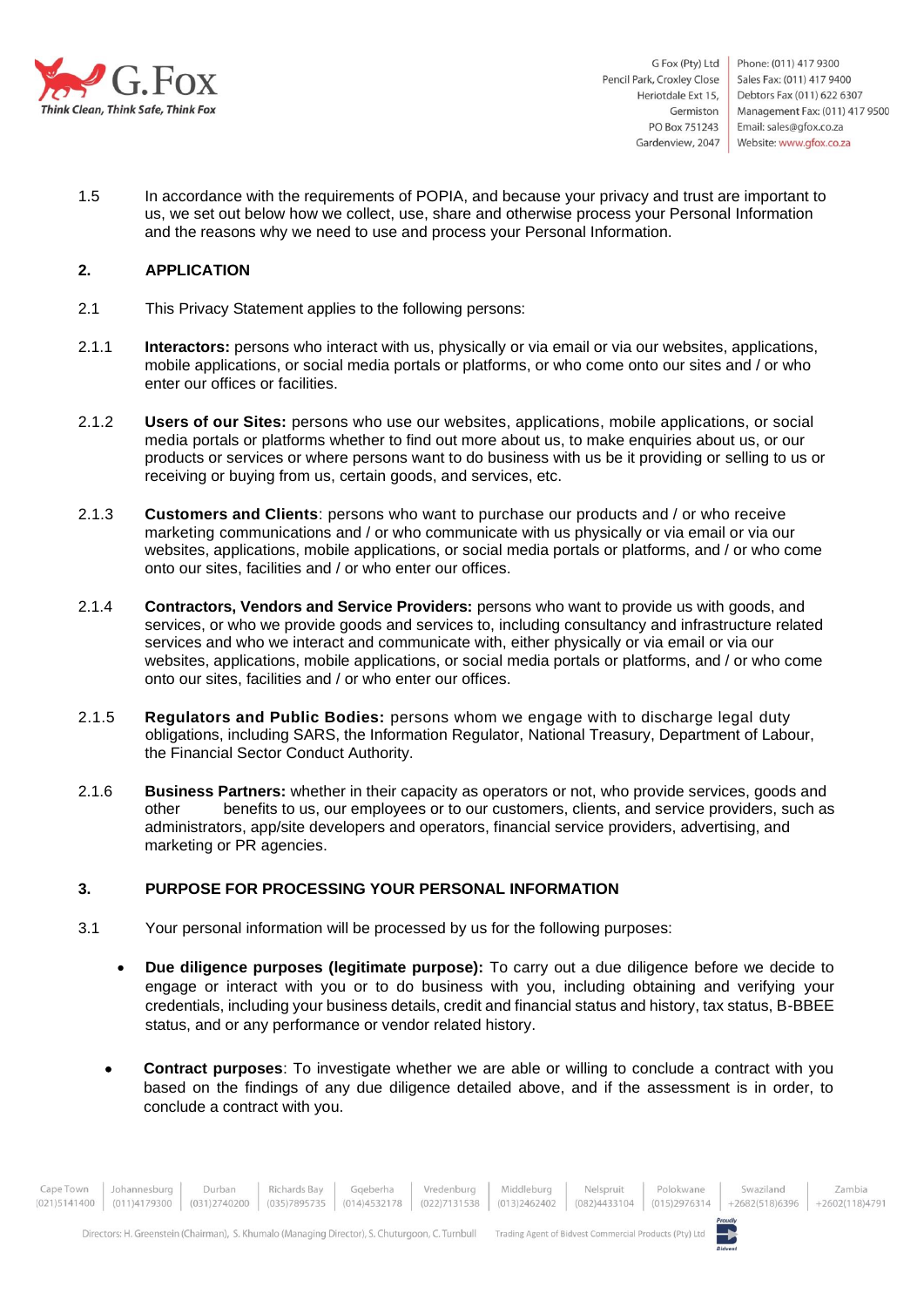

- **To process transactions and provide or receive goods and services**: To perform under any contract which has been concluded with you, including carrying out all contractual obligations, exercising all contractual rights, sending products to you that you have purchased, supplying services to you that you have purchased, assessing or communicating requirements, manufacturing, packaging, ordering, delivering, and / or responding to, or submitting queries, complaints, returns or engaging in general feedback, or acting in such a manner as to personalize any goods or services, and to make recommendations related to us or our or your operations.
- **Attending to financial matters pertaining to any transaction:** To administer accounts or profiles related to you or your organization including registrations, subscriptions, purchases, billing events, fees, costs and charges calculations, quoting, invoicing, receipt of payments or payment of refunds, reconciliations, and financial management in general.
- **Communication:** To contact you and to communicate with you generally or in respect of our or your requirements, or instructions.
- **Platform administration and management:** To administer our websites, applications, mobile applications, or social media portals or platforms (collectively "**Platforms**"), personalize our Platforms for you, enable your access to and use of the Platforms and the services we offer on such Platforms, and publish information about you on the Platforms.
- **Risk assessment and anti-bribery and corruption matters:** To carry out vendor, organizational and enterprise wide risk assessments, in order to detect and prevent bribery, corruption, fraud and abuse, to comply with all applicable laws, as well as to identify and authenticate your access to and to provide you with access to our goods, services or premises and generally to ensure the security and protection of all persons including employees, and persons when entering or leaving our sites and operations or facilities and / or to exercise our rights and to protect our and others' rights and / or property, including to take action against those that seek to violate or abuse our systems, services, customers or employees and / or other third parties where applicable.
- **Legal obligation:** To comply with the law and our legal obligations, including to register with Regulators, obtain and hold permits and certificates, register for VAT, Tax, etc. and to submit reports or provide various notices or returns, to litigate and / or to respond to a request or order from an SAP official, investigator or court official, regulator, or public authority.
- **Security purposes:** To permit you access to our offices, facilities, manufacturing, or parking areas, as well as to controlled areas, for the purposes of monitoring via CCTV, your interaction and access in and from our facilities described above, and for general risk management, security, and emergency incident control purposes as well as for data and cybersecurity purposes.
- **Internal research and development purposes:** To conduct internal research and development for new content, products, and services, and to improve, test, and enhance the features and functions of our current goods and services. Data subjects will need to provide consent to participate.
- **Sale, merger, acquisition, or other disposition of our business**: To proceed with any proposed or actual sale, merger, acquisition, or other disposition of our business (including in connection with any bankruptcy or similar proceedings).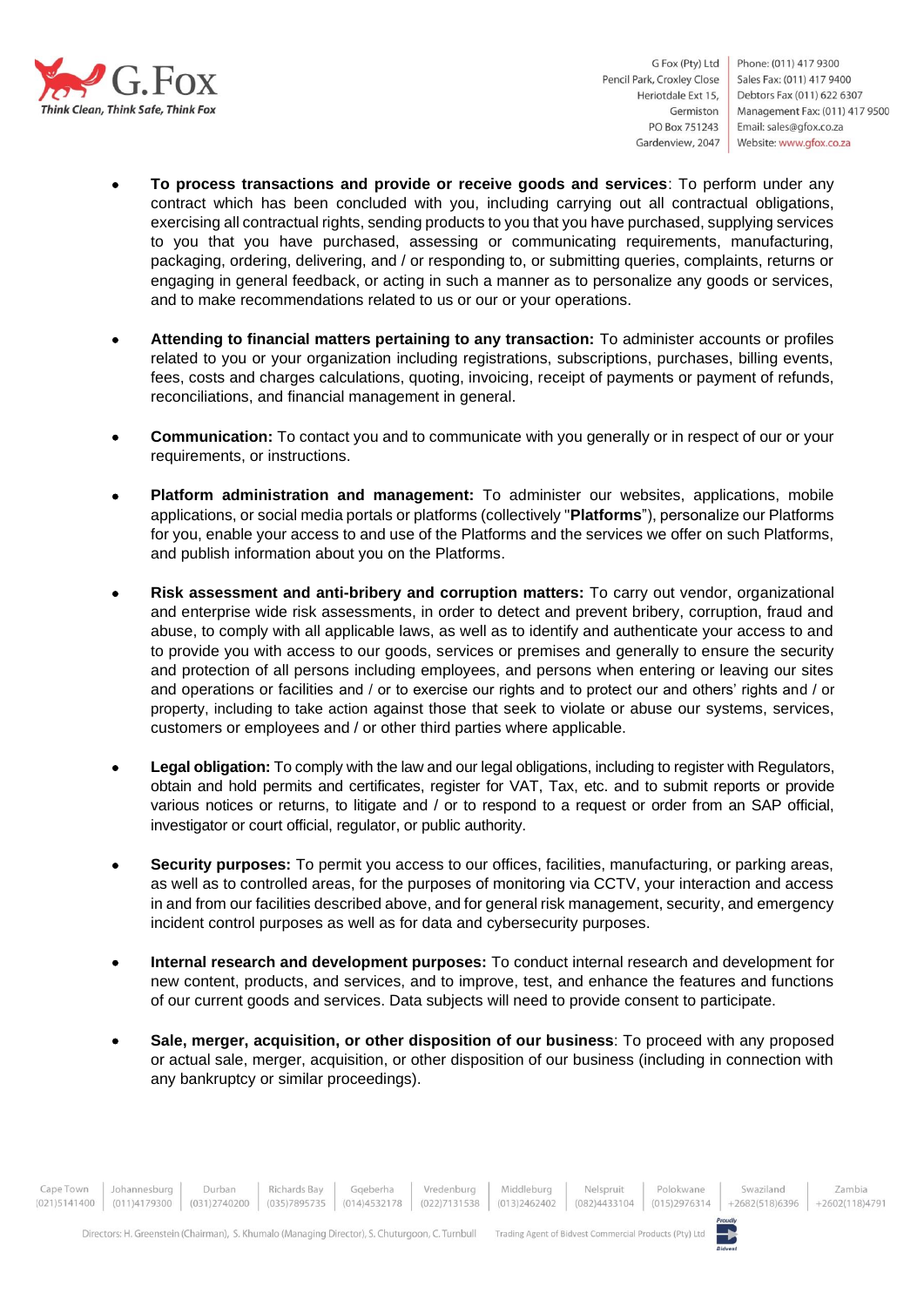

- **Marketing and electronic communications:** To provide you with communications regarding us, our goods and / or other notifications, programs, events, or updates that you may have registered or asked for or which we are otherwise permitted by applicable law to send to you, and to send you offers, advertising, and marketing materials, including providing personalized advertising to you, save where you have opted out of this activity.
- **Events, advertising and public relations materials and publications**: For the purposes of making contact with you.
	- o attending to your enquiries and requests in relation to our advertising and public relations materials and publications
	- $\circ$  for providing you from time to time with information pertaining to the Group, or its subsidiary businesses' advertising and public relations materials and publications
	- o to invite you to attend functions and events
	- o our request for your appearance in advertising and public relation materials and publications.

#### **4. WHAT PERSONAL INFORMATION OR INFORMATION DO WE COLLECT FROM YOU?**

To engage and / or interact with you, for the purposes described above, we may process certain types of your personal information, as described below:

- **You or your organization's contact information,** such as name, alias, address, identity number, passport number, phone number, cell phone number, vehicle make and registration number, email address, and similar contact data, serial numbers of equipment, details regards the possession of dangerous weapons, and other contact information including details of your employer, memberships or affiliations, such as the name of your employer or organization that you are a member of, information about your colleagues or those within your organization, your status with an organization, and similar data, which are required for various legitimate interests, contractual and / or lawful reasons.
- **Specific identifiers,** which are required in some instances in order to protect legitimate interests, comply with legal obligations, or, and financial, credit, deviant and criminal history ( to protect our legitimate interests and to perform risk assessments).
- **Account Information,** including banking details, security-related information (including usernames and passwords, authentication methods, and roles), service-related information (including purchase history and account profiles), billing-related information (including payment, shipping, and billing information), and similar data, all which are required to perform contractual matters and / or to provide you access to services.
- **User Content**, such as content of communications, suggestions, questions, comments, feedback, and other information you send to us, that you provide to us when you contact us, or that you post on our websites, applications, mobile applications, or social media portals or platforms including information in alerts, folders, notes, and shares of content), and similar data which are required to perform contractual matters and / or in order to provide you access to services or attend to queries.
- **Device & Browser Information**, such as network and connection information (including Internet Service Provider (ISP) and Internet Protocol (IP) addresses), device and browser identifiers and information (including device, application, or browser type, version, plug-in type and version, operating system, user agent, language and time zone settings, and other technical information), advertising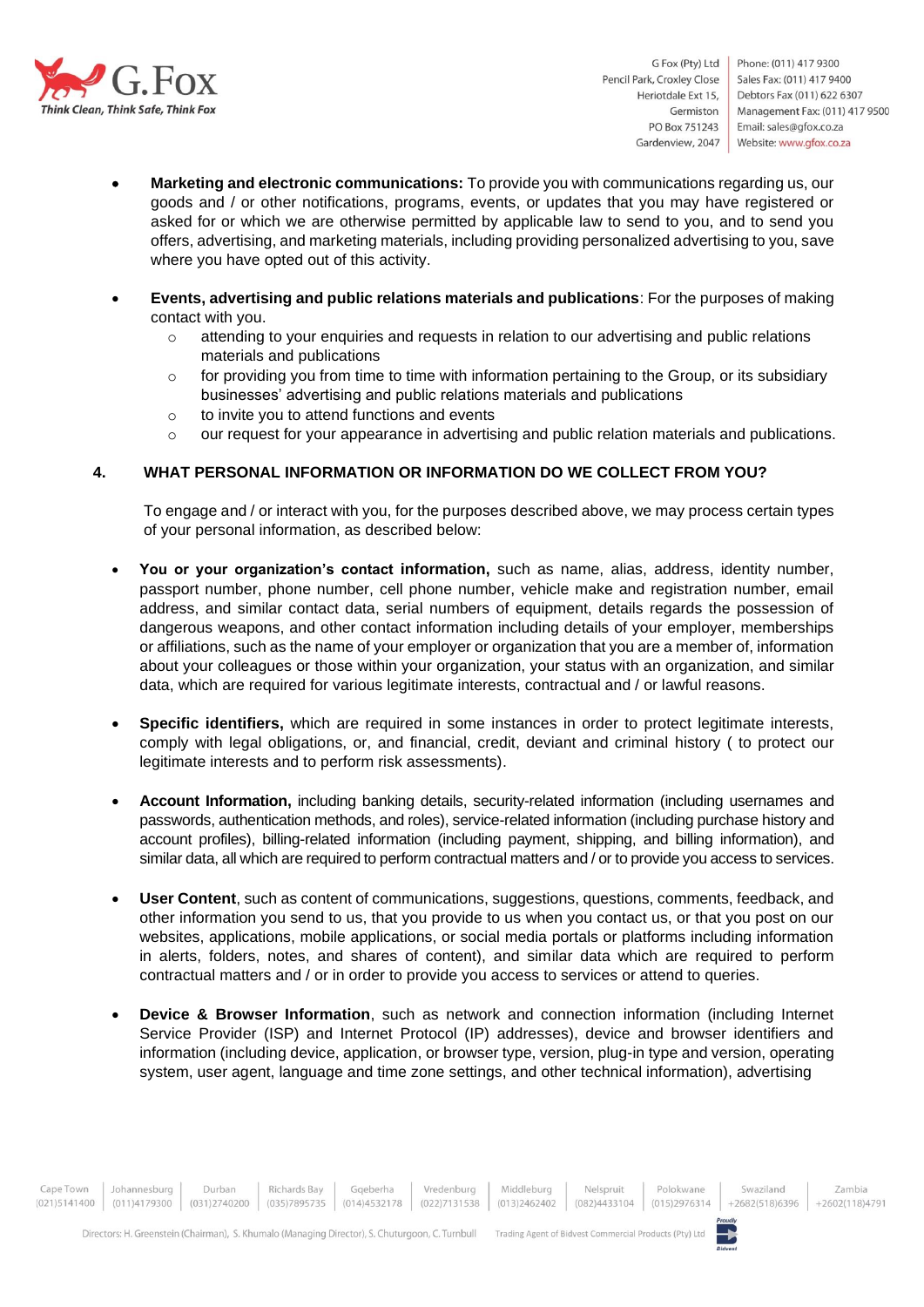

Phone: (011) 417 9300 Sales Fax: (011) 417 9400 Debtors Fax (011) 622 6307 Management Fax: (011) 417 9500 Email: sales@gfox.co.za Website: www.gfox.co.za

identifiers, cookie identifiers and information, and similar data, which are required to perform contractual matters and / or in order to provide you access to services or attend to queries or to ensure that security safeguards are in place.

- **Usage Information and Browsing History**, such as usage metrics (including usage rates, occurrences of technical errors, diagnostic reports, settings preferences, backup information, API calls, and other logs), content interactions (including searches, views, downloads, prints, shares, streams, and display or playback details), and user journey history (including clickstreams and page navigation, URLs, timestamps, content viewed or searched for, page response times, page interaction information (such as scrolling, clicks, and mouse-overs), and download errors), advertising interactions (including when and how you interact with marketing and advertising materials, click rates, purchases or next steps you may make after seeing an advertisement, and marketing preferences), and similar data which are required to perform contractual matters and / or in order to provide you access to services or attend to queries or to ensure that security safeguards are in place.
- **Location Data,** such as the location of your device, your household, and similar location data, which are required to perform contractual matters and / or to provide you access to services or attend to queries or to ensure that security safeguards are in place.
- **Your Image**, such as still pictures, video, voice, and other similar data, which are required to perform contractual matters and / or to provide you access to services or attend to queries or to ensure that security safeguards are in place.
- **Identity Information,** such as government-issued identification information, tax identifiers, other government-issued identifiers, and similar data, which are required to comply with laws.
- **Financial Information,** such as billing address, credit card information, billing contact details, and similar data, tax numbers and VAT numbers, which are required to perform contractual matters and / or to provide you access to services or attend to queries or to ensure that security safeguards are in place and / or which are required to comply with laws.
- **Social Media and Online Content,** such as information placed or posted in social media and online profiles, online posts, and similar data, which are required to perform contractual matters and / or to provide you access to services or attend to queries and generally for the purposes of advertising, marketing, and related communications.

# **5. SOURCES OF INFORMATION - HOW AND WHERE DO WE COLLECT YOUR PERSONAL INFORMATION FROM?**

- 5.1 Depending on your requirements, we will collect and obtain personal information about you either directly from you, from certain third parties (such as your employer or regulators), or from other sources which are described below:
- 5.1.1. **Direct collection:** You provide personal information to us when you:
	- Use our websites, applications, mobile applications, or social media portals or platforms.
	- Interact with us.
	- Enquire about, or search for our goods or services.
	- Create an account with us.
	- Conclude a contract with us.

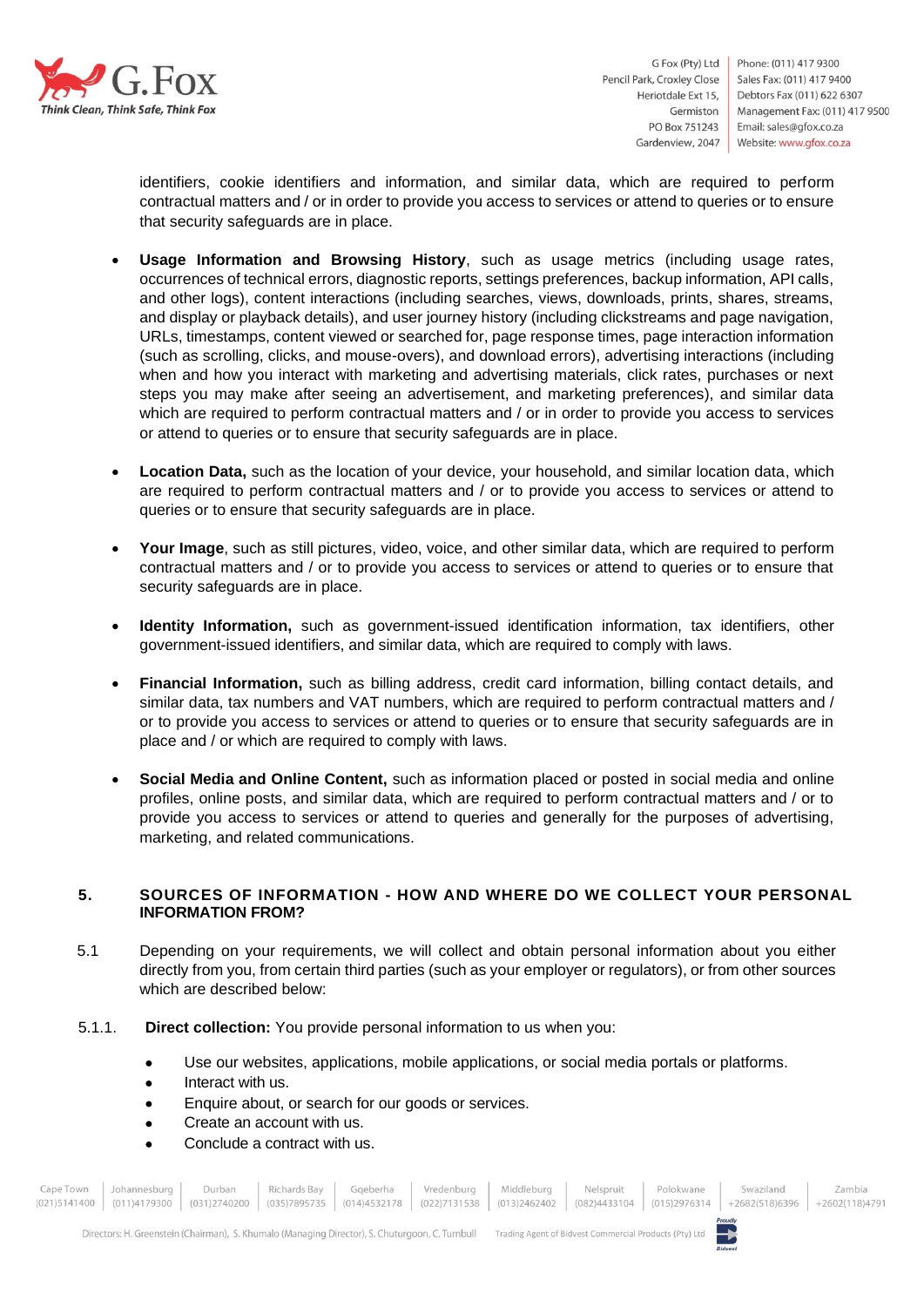

- Purchase or use our goods.
- Purchase, use, or otherwise interact with content, products, or services from third party providers who have a relationship with us.
- Create, post, or submit user content on our websites, applications, mobile applications, or social media portals or platforms.
- Register for or attend one of our events, functions, or locations.
- Request or sign up for information, including marketing material.
- Communicate with us by phone, email, chat, in person, or otherwise.
- Complete a questionnaire, survey, support ticket, or other information request form.
- When you submit a quotation, or offer to do business with us, a tender or when you conclude a contract with us.
- 5.1.2 **Automatic collection**: We collect personal information automatically from you when you:
	- Search for, visit, interact with, or use our websites, applications, mobile applications, or social media portals or platforms.
	- Access, use, or download content from us.
	- Open emails or click on links in emails or advertisements from us.
	- Otherwise interact or communicate with us (such as when you attend one of our events, functions, or locations, when you request support or send us information, or when you mention or post to our social media accounts).
- 5.1.3 **Collection from third parties:** We collect personal information about you from third parties, such as:
	- Your organization and others with whom you have a relationship with that provide or publish personal information related to you, such as from our customers or from others when they create, post, or submit user content that may include your personal information.
	- Regulators, professional or industry organizations and certification / licensure agencies that provide or publish personal information related to you.
	- Third parties and affiliates who deal with or interact with us or you.
	- Service providers and business partners who work with us and that we may utilize to deliver certain content, products, or services or to enhance your experience.
	- Marketing, sales generation, and recruiting business partners.
	- SAP, Home Affairs, Credit bureaus and other similar agencies.
	- Government agencies, regulators and others who release or publish public records.
	- Other publicly or generally available sources, such as social media sites, public and online websites, open databases, and data in the public domain.

#### **6. HOW WE SHARE INFORMATION**

We share personal information for the purposes set out in this Privacy Statement and with **the following categories of recipients:**

- **the Group, our employees, and our affiliates.** We may share your personal information amongst our employees, affiliates, and the companies within our Group for business and operational purposes.
- **Your Organization and Contacts.** We may share your personal information with your organization and others with whom you have a relationship to fulfil or perform a contract or other legal obligation, including with third parties that arrange or provides you with access to our goods or services and who pay us in connection with such access. We may also share your personal information with your contacts if you are in the same organization or to facilitate the exchange of information between you and the contact(s).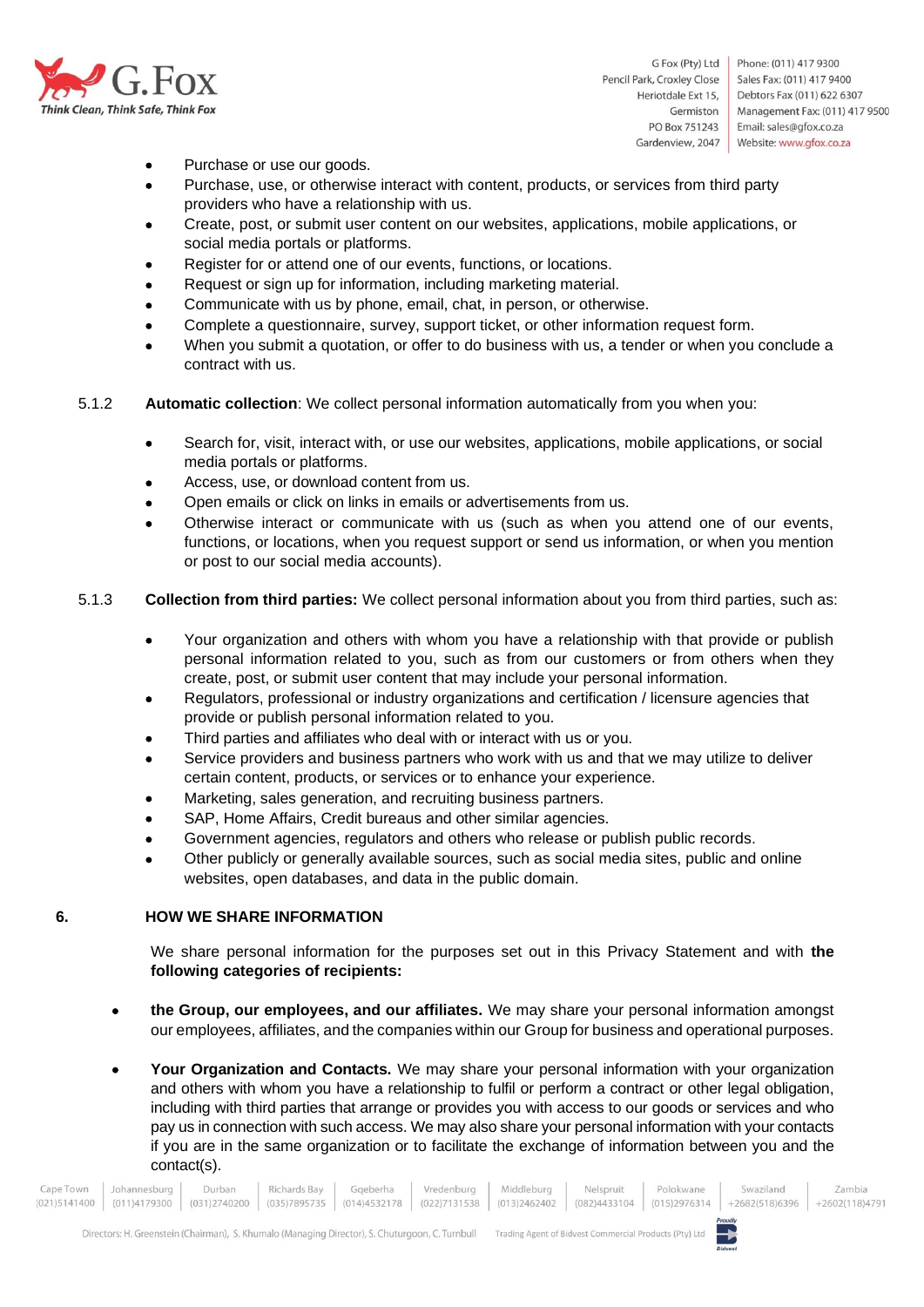

Phone: (011) 417 9300 Sales Fax: (011) 417 9400 Debtors Fax (011) 622 6307 Management Fax: (011) 417 9500 Email: sales@gfox.co.za Website: www.gfox.co.za

- **Business Partners.** We may share your personal information with our business partners to jointly offer, provide, deliver, analyze, administer, improve, and personalize products or services or to host events and functions. We may also pass certain requests from you or your organization to these business providers.
- **Third Party Content Providers.** We may share your personal information with our third-party content providers to perform tasks on our behalf and to assist us in providing, delivering, analyzing, administering, improving, and personalizing content related to our relationship with you, including app developers, financial, benefits, etc. and may to this end pass certain requests from you or your organization to these providers.
- **Third Party Service Providers.** We may share your personal information with our third-party service providers to perform tasks on our behalf and which are related to our relationship with you, including app developers, financial, benefits etc. and to assist us in offering, providing, delivering, analyzing, administering, improving, and personalizing such services or products.
- **Cyber Third-Party Service Providers**. We may share your personal information with our third-party cyber service providers to perform tasks on our behalf and which are related to our relationship with you, including those who provide technical and/or customer support on our behalf, who provide application or software development and quality assurance, who provide tracking and reporting functions, research on user demographics, interests, and behavior, and other products or services. These third-party service providers may also collect personal information about or from you in performing their services and/or functions on our Services. We may also pass certain requests from you or your organization to these third-party service providers.
- **Advertisers.** We may share your personal information with advertisers, advertising exchanges, and marketing agencies that we engage for advertising services, to deliver advertising, and to assist us in advertising our brand and products and services. Those advertising services may also target advertisements on third party websites based on cookies or other information indicating previous interaction with us and/or ourselves.
- **Users**. We aggregate information from public records, phone books, social networks, marketing surveys, business websites, and other sources made available to us to create listings and profiles that are placed into user listings and directories. Additionally, if you choose to include your personal information in any reviews, comments, or other posts that you create, then that personal information may be displayed other users as part of your posting.
- **In the Event of Merger, Sale, or Change of Control.** We may transfer this Privacy Statement and your personal information to a third-party entity that acquires or is merged with us as part of a merger, acquisition, sale, or other change of control (such as the result of a bankruptcy proceeding).
- **Regulators and law enforcement agencies.** We may disclose your personal information to regulators and other bodies to comply with any applicable law or regulation, to comply with or respond to a legal process or law enforcement or governmental request,
- **Other Disclosures.** We may disclose your personal information to third parties if we reasonably believe that disclosure of such information is helpful or reasonably necessary to enforce our terms and conditions or other rights (including investigations of potential violations of our rights), to detect, prevent, or address fraud or security issues, or to protect against harm to the rights, property, or safety of the group, our employees, any users, or the public.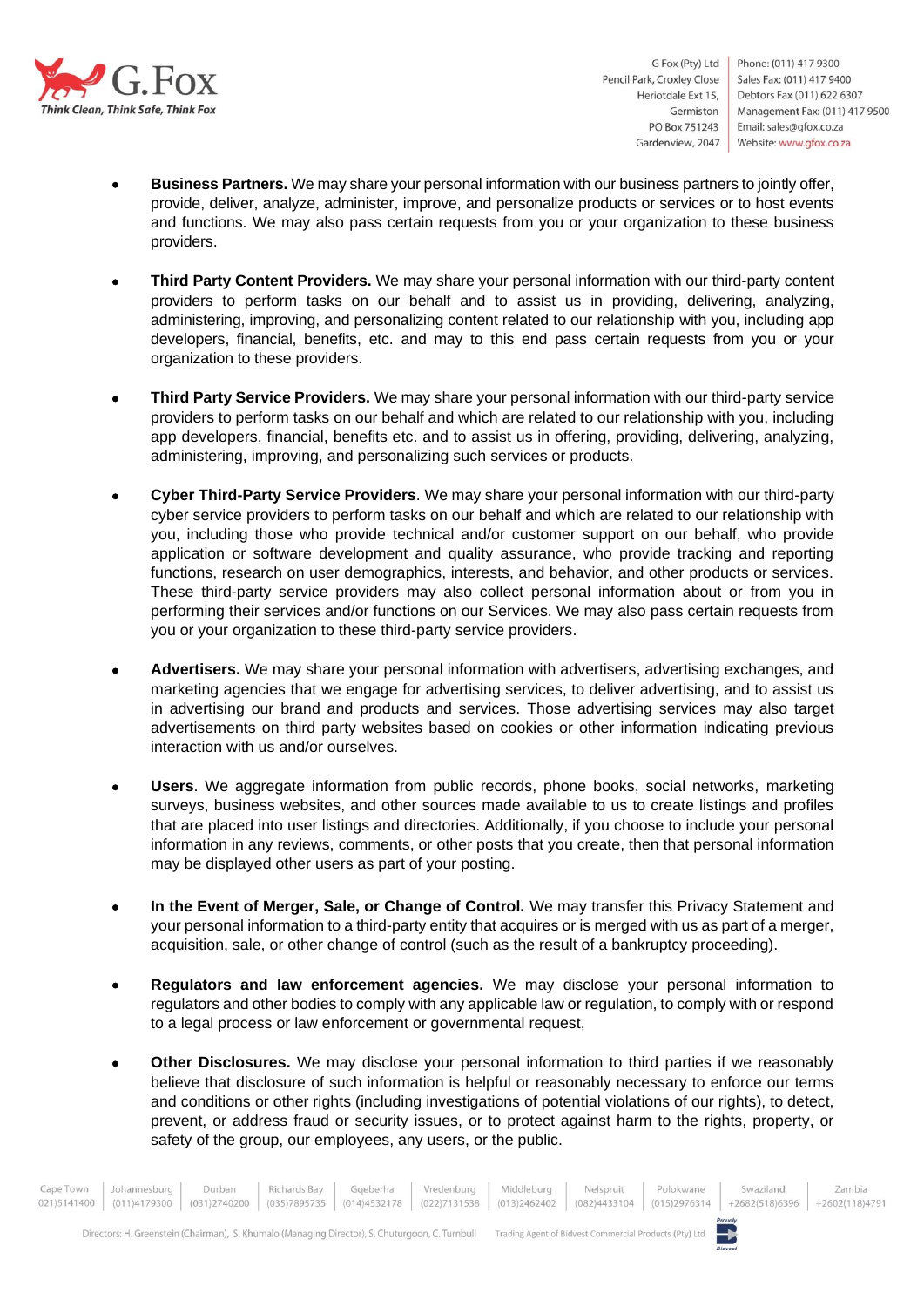

#### **7. SECURITY OF INFORMATION**

- 7.1 The security of your Personal Information is important to us. Considering the nature, scope, context, and purposes of processing personal information, as well as the risks to individuals of varying likelihood and severity, we have implemented technical and organizational measures designed to protect the security of personal information. In this regard we will conduct regular audits regarding the safety and the security of your Personal Information.
- 7.2 Your Personal Information will be stored electronically which information, for operational reasons, will be accessible to persons employed or contracted by us on a need-to-know basis, save that where appropriate, some of your Personal Information may be retained in hard copy.
- 7.3 Once your Personal Information is no longer required since the purpose for which the Personal Information was held has come to an end, such Personal Information will be retained in accordance with our applicable Group records retention schedules, which varies depending on the type of processing, the purpose for such processing, the business function, record classes, and record types. We calculate retention periods based upon and reserve the right to retain Personal Information for the periods that the Personal Information is needed to: (a) fulfil the purposes described in this Privacy Statement, (b) meet the timelines determined or recommended by regulators, professional bodies, or associations, (c) comply with applicable laws, legal holds, and other legal obligations (including contractual obligations), and (d) comply with your requests.

#### **8. ACCESS BY OTHERS AND CROSS BORDER TRANSFER**

- 8.1 We may from time to time have to disclose your Personal Information to other parties (see section 6 above), but such disclosure will always be subject to a lawful mechanism for example an agreement between ourselves and the third party to whom we are disclosing your Personal Information to, which contractually obliges the recipient of your Personal Information to comply with strict confidentiality and data security conditions.
- 8.2 Where Personal Information and related data is transferred to a country which is situated outside South Africa, your Personal Information will only be transferred to those countries which have similar data privacy laws in place or where the recipient of the Personal Information concludes an agreement which contractually obliges the recipient to comply with strict confidentiality and data security conditions and which in particular will be to a no lesser set of standards than those imposed by POPIA.
- 8.3 However, please note that no method of transmission over the Internet or method of electronic storage is 100% secure. Therefore, while we strive to use commercially acceptable measures designed to protect personal information, we cannot guarantee its absolute security.

# **9. YOUR RIGHTS**

- 9.1 You as a Data Subject have certain rights, which are detailed below, forms are available on request from Information Officer.
	- **The right of access.** You may ask us free of charge to confirm that we hold your personal information, or ask us to provide you with details, at a fee, how we have processed your personal information. For further details, please see our PAIA Manual.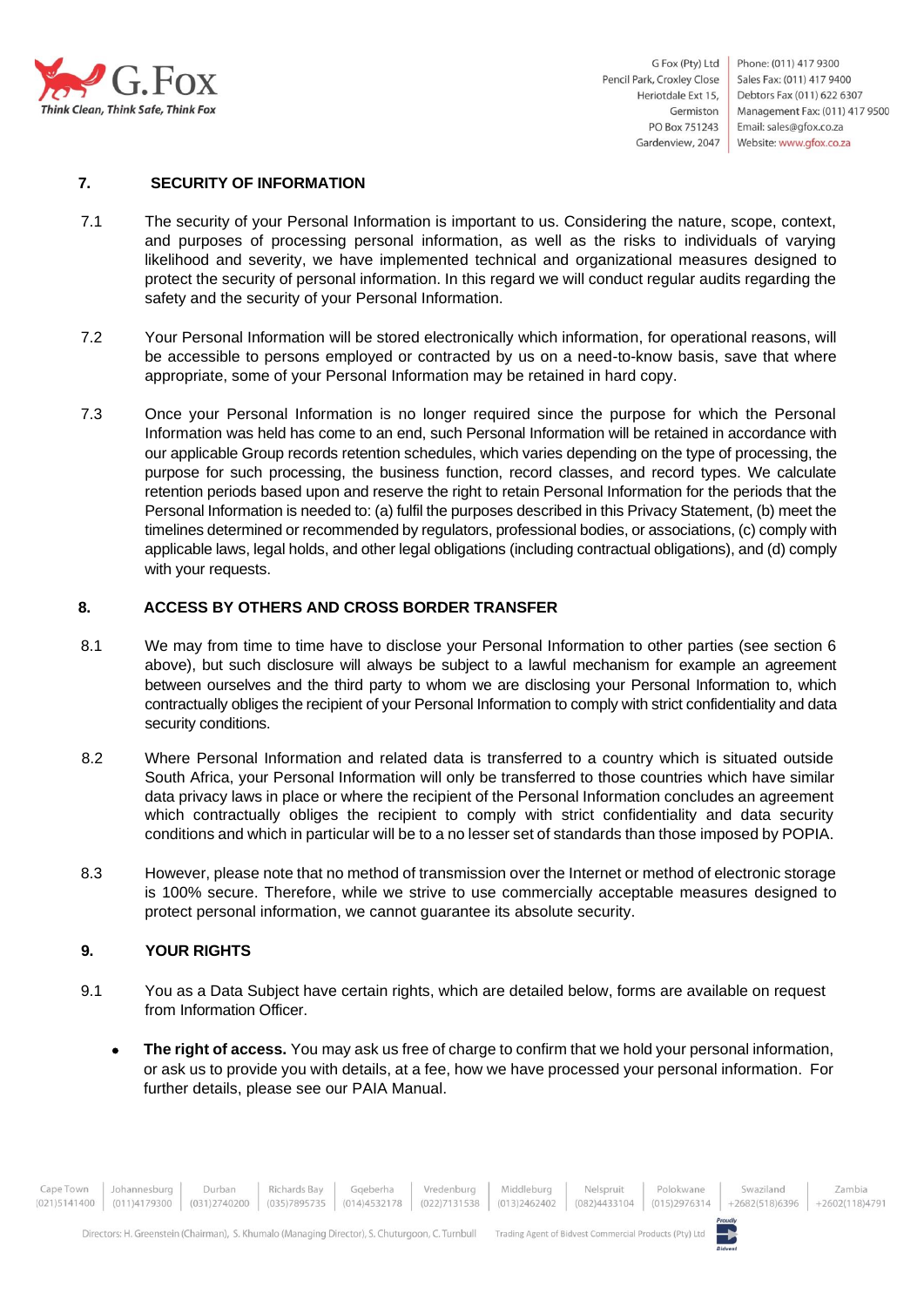

- **The right to rectification.** You have the right to ask us to update or rectify any inaccurate personal information, which can be done by accessing the update / rectification request form.
- **The right to erasure (the 'right to be forgotten')**. Where any overriding legal basis or legitimate reason to process your Personal Information no longer exists, and the legal retention period has expired, you may request that we delete the personal information, which can be done by accessing the request for erasure request.
- **The right to object to and restrict further processing.** Where we do not need your consent to process your personal information, but you are not in agreement with further processing, you may object to us processing such Personal Information which can be done by accessing the objection request form.
- The right to withdraw consent. Where you have provided us with consent to process your personal information, you have the right to subsequently withdraw your consent, which can be done by accessing the withdrawal of consent request form.
- **The right to data portability.** Where you want your Personal Information to be transferred to another party, which can be done under certain circumstances, please let us know.

# **10. FAILURE TO PROVIDE PERSONAL INFORMATION**

Should you be asked to provide personal information to us, this is generally done so voluntarily. However, should you fail to provide the information when requested, we may not be able to provide you with a service (for example, deliver products to you or respond to an enquiry you might have regarding one of our platforms or services).

#### **11. CHANGES TO THIS PRIVACY STATEMENT**

As our Group changes over time, this Processing Notice is expected to change as well. We reserve the right to amend the Processing Notice at any time, for any reason, and without notice to you other than the posting of the updated Processing Notice on Website and in this regard encourage you to visit our website frequently to keep abreast with any changes.

# **12. CONTACT US**

Any comments, questions or suggestions about this privacy notice or our handling of your Personal Information should be emailed to [sales@gfox.co.za.](mailto:sales@gfox.co.za) Alternatively, you can contact our Information Officers:

Information Officers:

Sibusiso Khumalo – [sibusisok@gfox.co.za](mailto:sibusisok@gfox.co.za)

Alan Muir – [alanm@gfox.co.za](mailto:alanm@gfox.co.za)

Phone: +27 – 011 417 9300 / 9301

Our telephone switchboard is open 8:00 – 16:30 GMT, Monday to Thursday and 8:00 – 15:30 GMT, Friday. Our switchboard team will take a message and ensure the appropriate person responds as soon as possible.